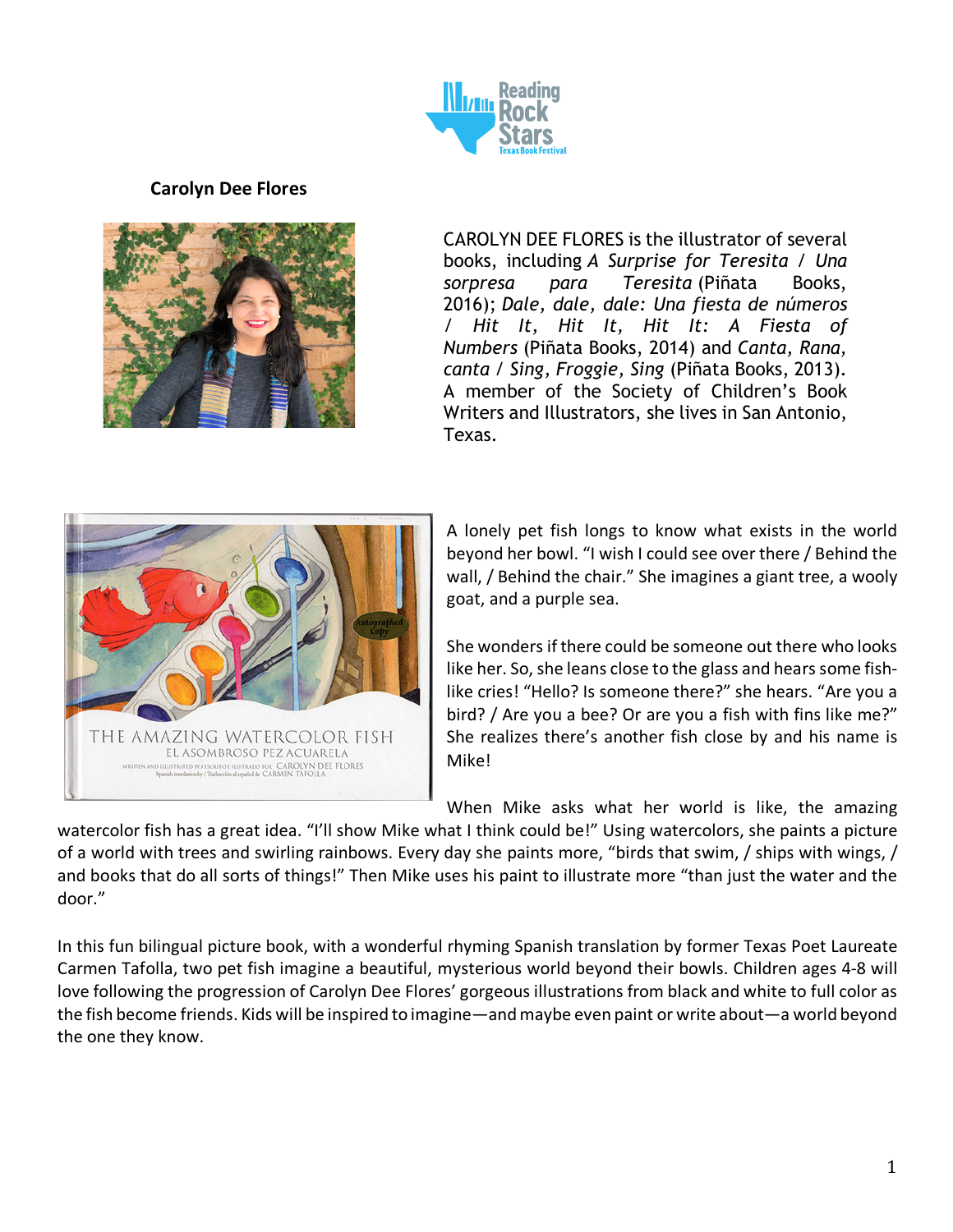#### *The Amazing Watercolor Fish*

**RRS connection to TEKS (PK-1st grade): Please refer to TEKS for English Language Arts and Reading:**

- *Comprehension skills*
- *Response skills*
- *Author's purpose and craft*
- *Composition I: listening, speaking, reading, writing, and thinking using multiple texts--writing process.*
- *Composition II: listening, speaking, reading, writing, and thinking using multiple texts--genres.*
- *Inquiry and research*

#### **Vocabulary:**

- Watercolor
- Imagination
- Mindful listening
- Friendship
- Loyalty
- Ideas
- Painting, Paintbrush
- World, Earth
- Fantasy
- Books
- Learning

### **Pre-reading engagement:**

- What does an author do? Think about the title of the book? What does it tell us about the story?
- What do you think the story is about?
- What does an illustrator do?
- Look at the artwork. What do you see? How does the artwork make you feel?
- Learn a little information about Carolyn Dee Flores.

### **While/ post reading engagement:**

- What do you see? A fish! Listen to learn what it hopes to be able to do.
- Be like the fish in the story and imagine the world outside your classroom, close your eyes, what do you see?
- What do you hear?
- Draw Mike and give him friends.
- Draw your world, use a lot of colors.
- Try paintbrush painting, and copy one of the paintings that the watercolor fish makes.
- What do you think happens at the end of the story?
- Add more details to the drawing of your world and tell your best friend all about it.
- Make a welcome banner for Carolyn! Decorate it with watercolor fish.
- Don't forget to think about questions you would like to ask Carolyn.